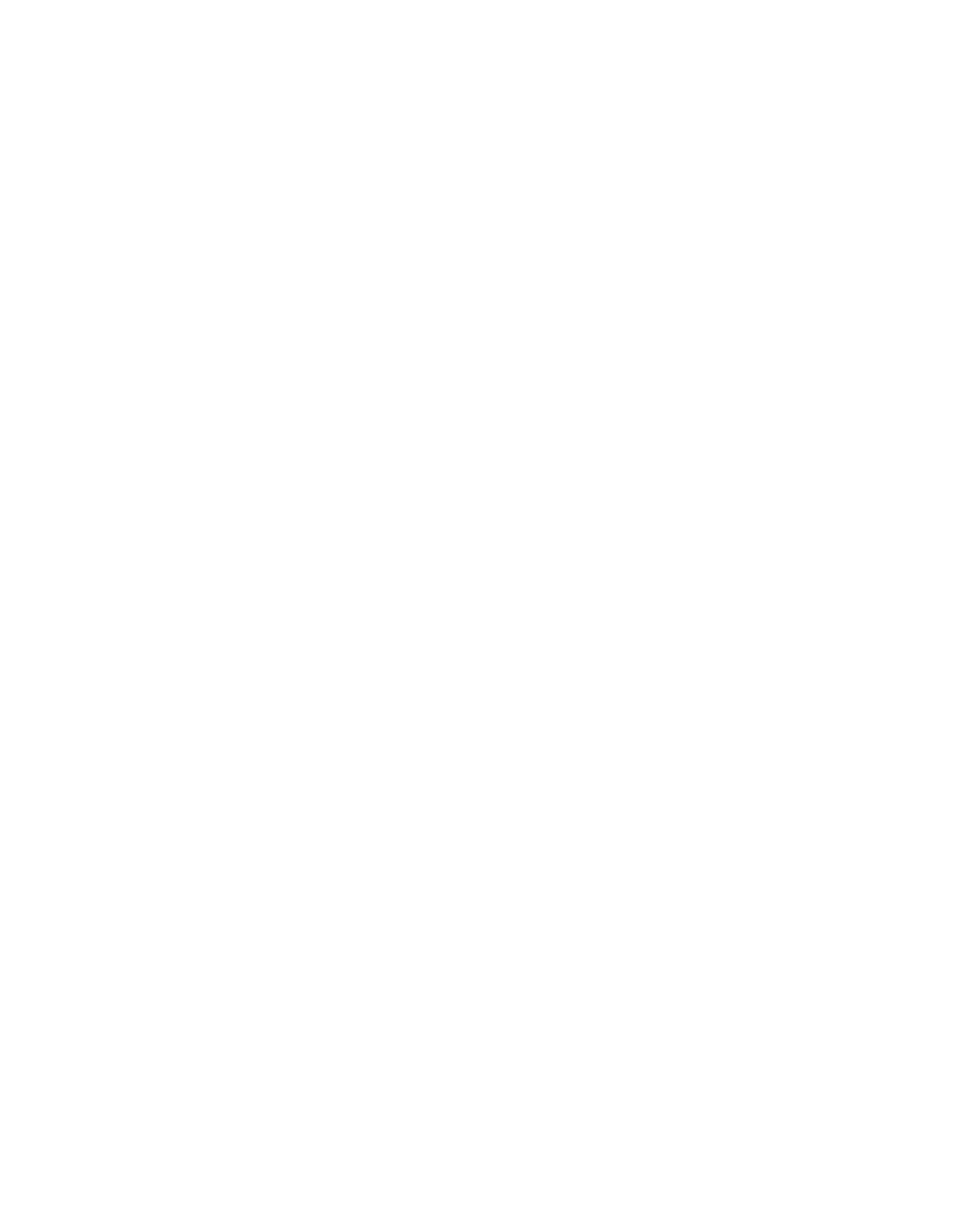## **Statement by Mr. Rosthom Fadli Governor of the Bank of Algeria On behalf of Islamic Republic of Afghanistan, Algeria, Ghana, Islamic Republic of Iran, Libya, Morocco, Pakistan, and Tunisia**

Since our last meeting in April, the global economic recovery has gained momentum amid increased uncertainties due to the heightened threat of the Delta and new virus variants. Short-term recovery is expected to moderate in 2022, while inflation will continue to be fueled by significant pandemic-induced supply-demand mismatches and rising commodity prices, with employment lagging the recovery. The vaccination rates in advanced economies (AEs) are at or close to herd immunity levels, but the vaccine rollout in most emerging market and developing countries (EMDCs) is falling short of expectations, with vaccination rates in some low-income countries in Africa and elsewhere still in low single digits because of vaccine unavailability. At these rates, it is difficult to envisage that the IMF vaccination targets of 40 percent by end-2021 and 70 percent by mid-2022, in every country, could materialize. The multi-track progress in vaccination is feeding multi-track recovery with the income gap between the rich and poor countries widening. The resource needs of low-income countries are staggering: according to IMF staff estimates, it requires US\$200 billion in spending to combat the pandemic and additional US\$250 billion to revert to the pre-pandemic path of economic convergence. Containing, reversing and ultimately defeating the pandemic is still a top global priority, and with that in mind, we call on the international community to redouble its efforts to significantly increase the production of vaccines and expedite vaccine donations and distribution globally.

We welcome the Managing Director's Global Policy Agenda (GPA) that offers a balanced overview of the recent economic developments, policy challenges and key priorities, including universal vaccination, calibrated policies leading the recovery, and accelerated transformation of the global economy over the longer run. The recent historical general SDR allocation could not have been timelier in supporting members by strengthening their external reserves positions and helping them to finance the lingering pandemic-related spending. We strongly support the channeling of voluntary SDR contributions from members with strong external positions to lowand middle-income countries through the existing Poverty Reduction and Growth Trust and the proposed Resilience and Sustainability Trust to help finance structural reforms and alleviate longer-term balance of payments risks. We also look forward to the completion of the ongoing work on the Covid-19 "Vaccine Window" in support of vaccination programs in countries facing balance of payments needs due to the pandemic.

The economic recovery of countries of our constituency has been uneven, reflecting the relative progress in vaccination, recovery of merchandise trade and remittances, and the sharp rebound in oil prices in the case of oil exporters. Most of the countries in our constituency are experiencing an inflation surge—particularly of food prices—and continue to face both domestic and external imbalances, which in the case of Iran is exacerbated by sanctions. The IMF has a unique role in assisting members through policy advice tailored to country circumstances, initial conditions and priorities in the recovery phase and beyond. Five of eight countries in our constituency benefitted from IMF emergency financial support during the crisis, but Iran's request has been pending since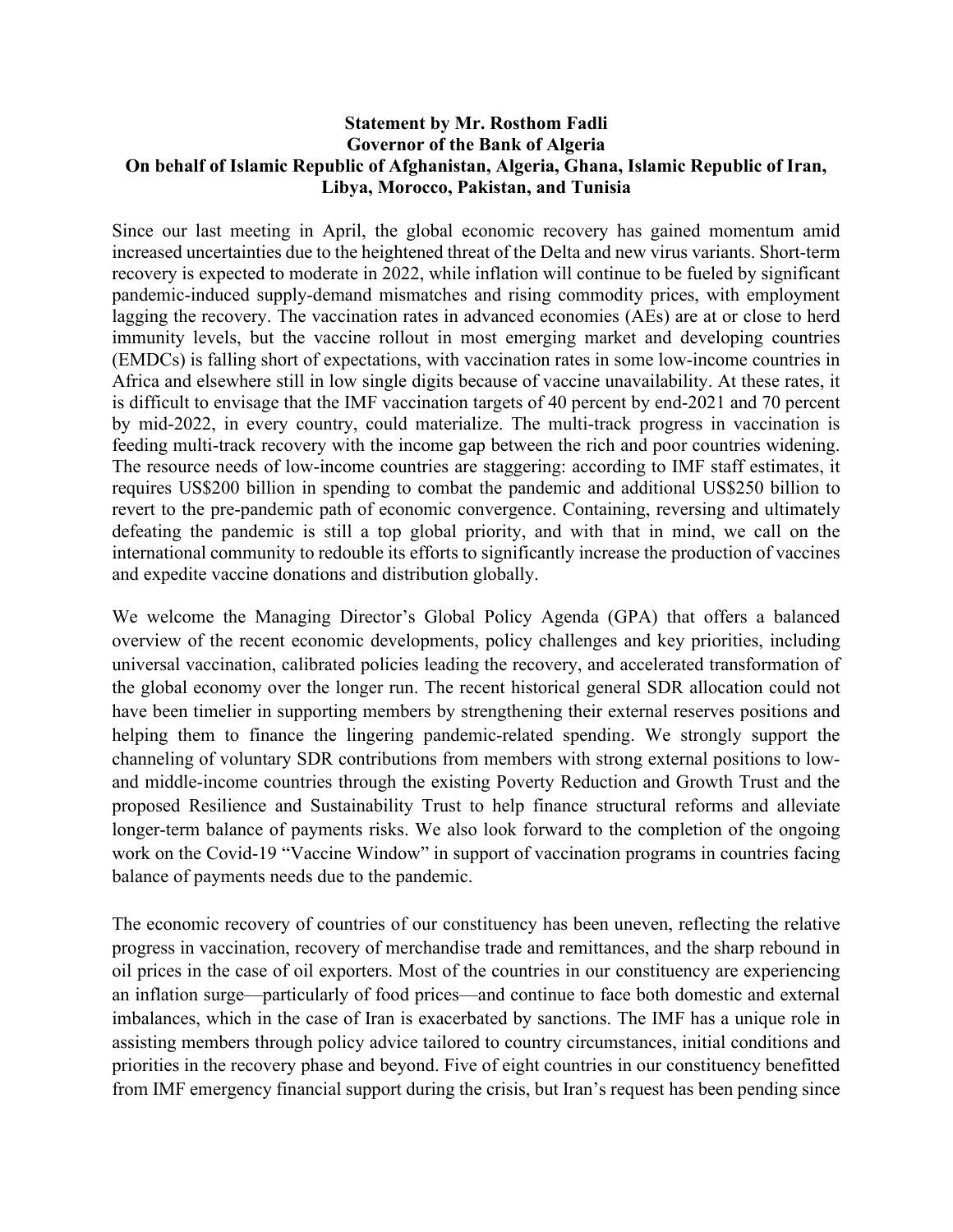March 2020. The sharp recovery of oil and natural gas prices has provided some respite for energy exporters in our group, but they still continue to face financial pressures related to the pandemic, as well as longer-term challenges related to economic diversification. The oil importing countries of our constituency, on the other hand, remain vulnerable to stubbornly high twin deficits, compounded by high oil and food prices, a tepid recovery in contact-intensive sectors, and risks of an early tightening of global financial market conditions.

Afghanistan, a country in our constituency, is in the throes of a tragic humanitarian crisis with pandemic resurgence, a severe drought and widespread hunger and economic and human dislocation. An urgent large-scale international response to avert an even greater human tragedy cannot be delayed

The pandemic has had a disproportionally greater adverse impact on vulnerable low-income countries, with an estimated 80 million more people pushed into extreme poverty during the pandemic, adding to millions already there. The low-income countries, many already grappling with pre-existing fragilities, high financing needs and elevated debt levels, have limited options to support their nascent economic recovery in the absence of policy space. Sustained international financial support for these countries is critical. While the recent general SDR allocation and various initiatives have provided liquidity support and temporary debt relief, we call on the international community to help these countries through an integrated and well-calibrated package, incorporating grants, concessional loans, and debt relief to raise their recovery prospects and limit the crisis' scarring effects on their economies. The pandemic has significantly set back the progress many LIDCs had achieved over the last decades in development and in social areas to the extent that meeting their 2030 Sustainable Development Goals are already beyond the reach of most. We welcome the IMF-World Bank joint initiative aimed at strengthening the effective implementation of the G-20 Common Framework on debt relief. The pandemic has further exacerbated the plight of fragile and conflict-afflicted states (FCS), with some facing major refugee and humanitarian crises, particularly those in the MENAP region. We strongly welcome the new IMF FCS Strategy and look forward to the rollout of Country Engagement Strategies. Effective implementation of the Strategy calls for augmentation of the IMF's concessional resources and will require closer collaboration between the IMF, the World Bank and the UN system.

Climate change is a global existential threat to all. In fact, LIDCs and small island economies with negligible carbon footprints are bearing the brunt of a problem essentially created by large carbon emitters over the past few decades. Climate change has many dimensions and features. One that particularly affects many Middle Eastern countries, including countries in our constituency, is water crisis that deserves greater attention in international discourse on climate change. We further encourage the IMF to engage the oil exporting countries more actively on economic diversification in the context of transitional issues related to climate change. There are also a host of other important structural macro-critical challenges facing our developing members, including income inequality and poverty, gender disparity and youth unemployment, and digitalization, where timely IMF policy advice and capacity development will be critical.